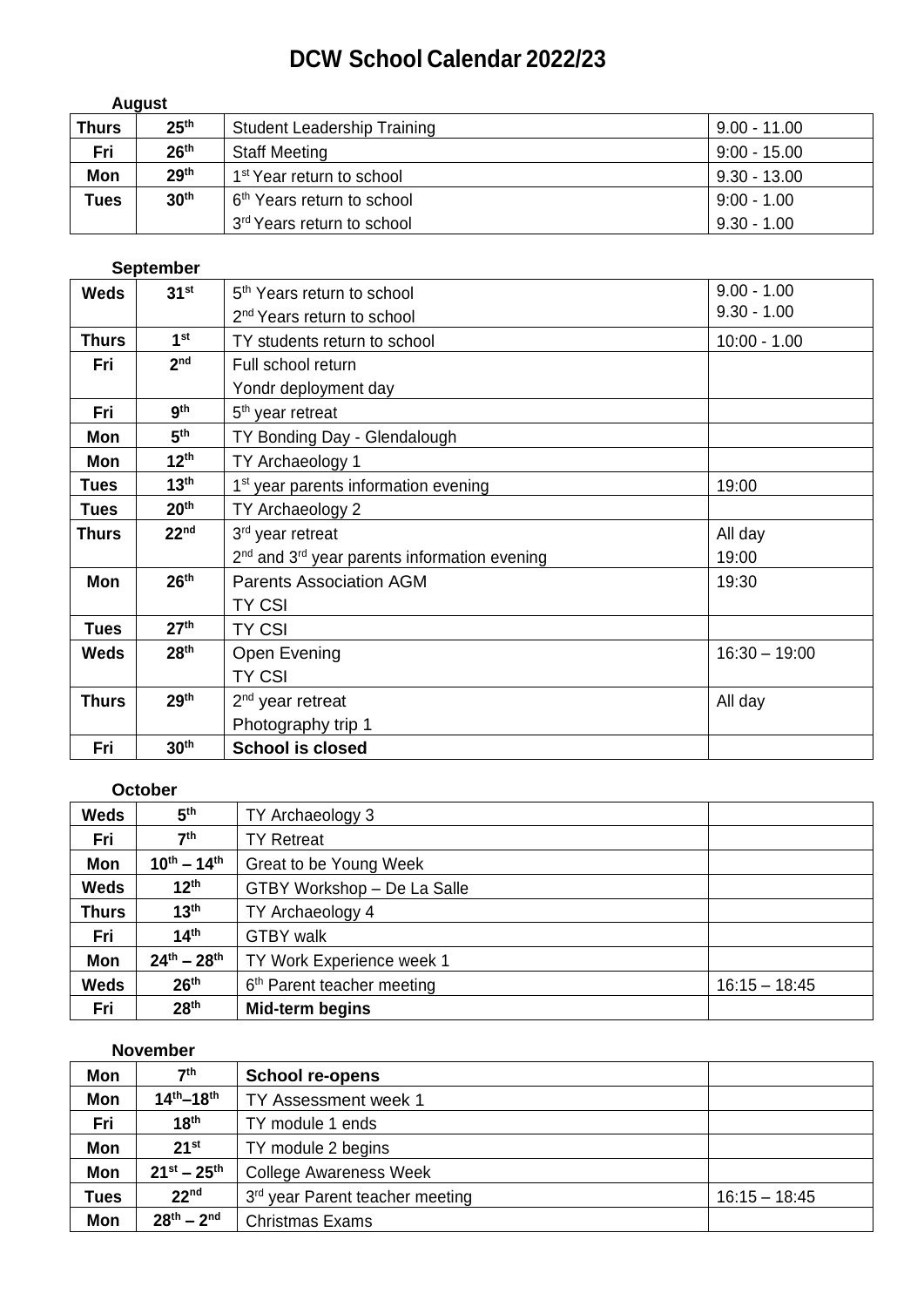## **DCW School Calendar 2022/23**

| <b>December</b> |                  |                                 |       |
|-----------------|------------------|---------------------------------|-------|
| <b>Thurs</b>    | 1st              | <b>School Closed - JCT Day</b>  |       |
| Mon             | $5th$ - $9th$    | <b>TY Musical</b>               |       |
| <b>Weds</b>     | 14 <sup>th</sup> | Christmas Fair                  |       |
| <b>Thurs</b>    | 15 <sup>th</sup> | Assessment deadline 2           |       |
|                 |                  | <b>Carol Concert</b>            | 19:30 |
| Mon             | 19 <sup>th</sup> | TY Christmas Day Out            |       |
| Wed             | $21^{st}$        | <b>Christmas Holidays begin</b> |       |

### **January**

| <b>Thurs</b> | 5 <sup>th</sup>  | <b>School re-opens</b>                      |                 |
|--------------|------------------|---------------------------------------------|-----------------|
| <b>Weds</b>  | 11 <sup>th</sup> | 5 <sup>th</sup> year Parent teacher meeting | $16:15 - 18:45$ |
| Fri          | 13 <sup>th</sup> | Photography trip 2                          |                 |
| <b>Tues</b>  | 24 <sup>th</sup> | Maths trip $-$ Go Quest                     | All day         |
|              |                  | 1 <sup>st</sup> year Parent teacher meeting | $16:15 - 18:45$ |
| <b>Mon</b>   | 30 <sup>th</sup> | Mock Exams begin                            |                 |

### **February**

| Mon         | 6 <sup>th</sup>     | <b>Public Holiday</b>                       |                 |
|-------------|---------------------|---------------------------------------------|-----------------|
| <b>Tues</b> | $7th - 10th$        | TY Assessment week 2                        |                 |
| <b>Weds</b> | 8 <sup>th</sup>     | 2 <sup>nd</sup> year Parent teacher meeting | $16:15 - 18:45$ |
| Fri         | 10 <sup>th</sup>    | Mid-term begins                             |                 |
| <b>Mon</b>  | 20 <sup>th</sup>    | <b>School re-opens</b>                      |                 |
| <b>Mon</b>  | $20^{th} - 24^{th}$ | TY work experience 2                        |                 |
| Fri         | 24 <sup>th</sup>    | TY module 2 ends                            |                 |
| <b>Mon</b>  | 27 <sup>th</sup>    | TY module 3 begins                          |                 |
| Tues        | 28 <sup>th</sup>    | <b>TY Subject Choice</b>                    |                 |

### **March**

| Tues         | 7th                 | S na Gaeilge - primary schools            |
|--------------|---------------------|-------------------------------------------|
| <b>Weds</b>  | 8 <sup>th</sup>     | S na Gaeilge – circus skills              |
| Fri          | $10^{\text{th}}$    | Daffodil Day - coffee morning             |
| Mon          | $13^{th} - 16^{th}$ | <b>TY Carlingford</b>                     |
| Fri          | 17 <sup>th</sup>    | St Patricks Day - school closed           |
| <b>Thurs</b> | 30 <sup>th</sup>    | Photography trip 3                        |
| Fri          | 31 <sup>st</sup>    | <b>School closing for Easter Holidays</b> |

| <b>April</b> |                             |                         |  |
|--------------|-----------------------------|-------------------------|--|
| <b>Mon</b>   | 17 <sup>th</sup>            | <b>School re-opens</b>  |  |
|              | $17^{th}$ -21 <sup>st</sup> | TY work experience 3    |  |
| W/Th         | $26^{th} - 27^{th}$         | Gaisce walk             |  |
| Fri          | 28 <sup>th</sup>            | <b>School is closed</b> |  |